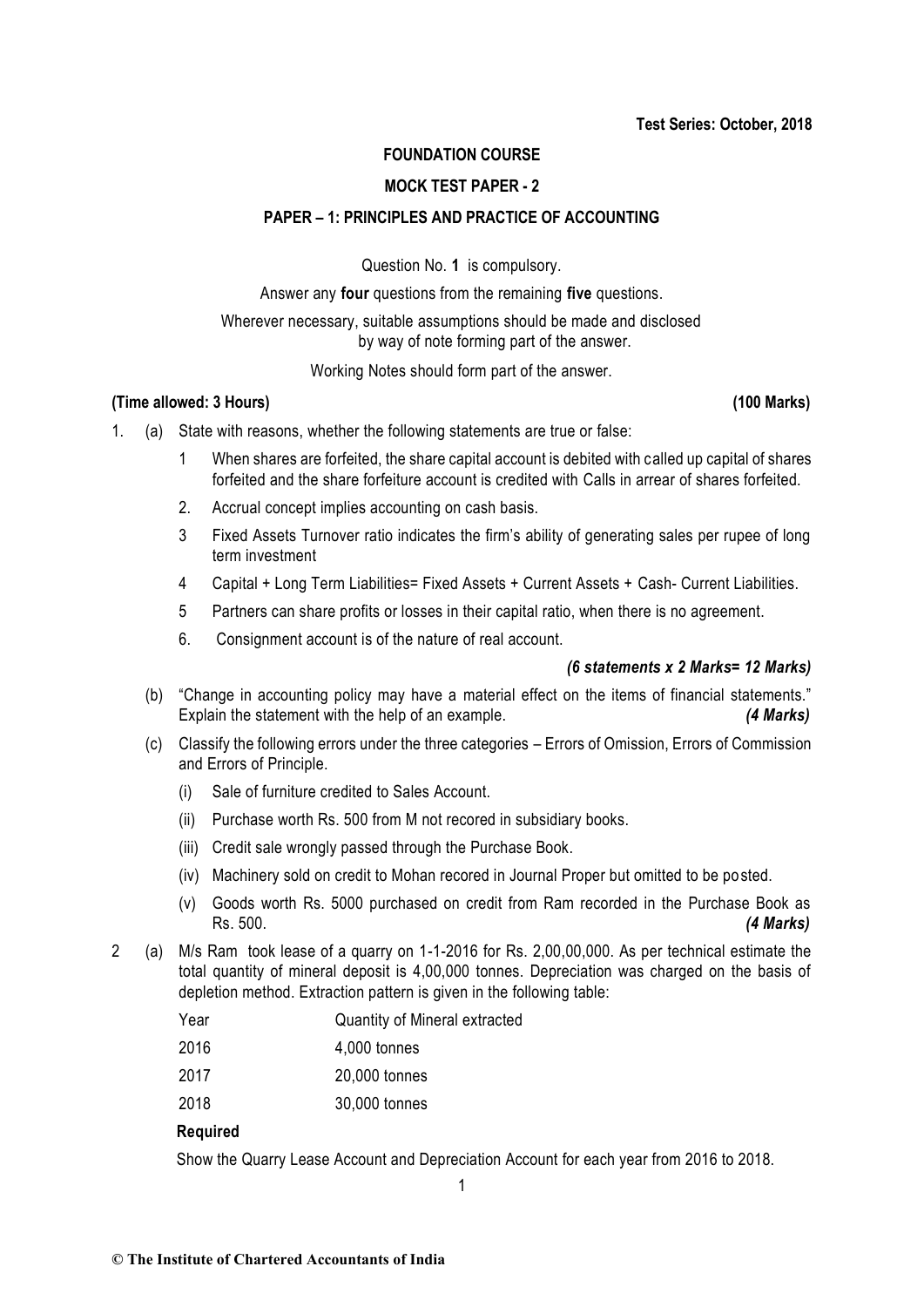- (b) Physical verification of stock in a business was done on 23rd June, 2018. The value of the stock was Rs. 48,00,000. The following transactions took place between 23rd June to 30<sup>th</sup> June, 2018:
	- (i) Out of the goods sent on consignment, goods at cost worth Rs. 2,40,000 were unsold.
	- (ii) Purchases of Rs. 4,00,000 were made out of which goods worth Rs. 1,60,000 were delivered on 5th July, 2018.
	- (iii) Sales were Rs. 13,60,000, which include goods worth Rs. 3,20,000 sent on approval. Half of these goods were returned before  $30<sup>th</sup>$  June, 2018, but no information is available regarding the remaining goods.
	- (iv) Goods are sold at cost plus 25%. However goods costing Rs. 2,40,000 had been sold for Rs. 1,20,000.

You are required to determine the value of stock on 30<sup>th</sup> June, 2018.

#### *(10 Marks +10 Marks = 20 Marks)*

3 (a) From the following details calculate the average due date:

| Date of Bill                   | Amount (Rs.) | Usance of Bill |
|--------------------------------|--------------|----------------|
| 28 <sup>th</sup> January, 2018 | 5,000        | 1 month        |
| 20th March, 2018               | 4,000        | 2 months       |
| 12 <sup>th</sup> July, 2018    | 7,000        | 1 month        |
| 10 <sup>th</sup> August, 2018  | 6,000        | 2 months       |

#### *(5 Marks)*

(b) Deepak and Om enter into a joint venture to take a building contract for Rs. 12,00,000. They provide the following information regarding the expenditure incurred by them:

|                  | <b>Om</b><br>Deepak |          |
|------------------|---------------------|----------|
|                  | Rs.                 | Rs.      |
| <b>Materials</b> | 3,40,000            | 2,50,000 |
| Cement           | 65,000              | 85,000   |
| Wages            |                     | 1,35,000 |
| Architect's fees | 50,000              |          |
| License fees     |                     | 25,000   |
| Plant            |                     | 1,00,000 |

Plant was valued at  $\bar{\tau}$  50,000 at the end of the contract and Om agreed to take it at that value. Contract amount  $\bar{\tau}$  12,00,000 was received by Deepak. Profits or losses to be shared equally. You are asked to show:

- (i) Joint Venture Account and Om's Account in the books of Deepak.
- (ii) Joint Venture Account and Deepak's Account in the books of Om.. *(15 Marks)*
- 4. (a) The Balance Sheet of Amitabh, Abhishek and Amrish as at 31.12.2017 stood as follows:

| Liabilities |        | Amount | Assets                    | Amount |
|-------------|--------|--------|---------------------------|--------|
|             |        | Rs.    |                           | Rs.    |
| Capital:    |        |        | Land & Buildings          | 74,000 |
| Amitabh     | 60,000 |        | Investments               | 10,000 |
| Abhishek    | 40,000 |        | Advertisement<br>suspense | 37,800 |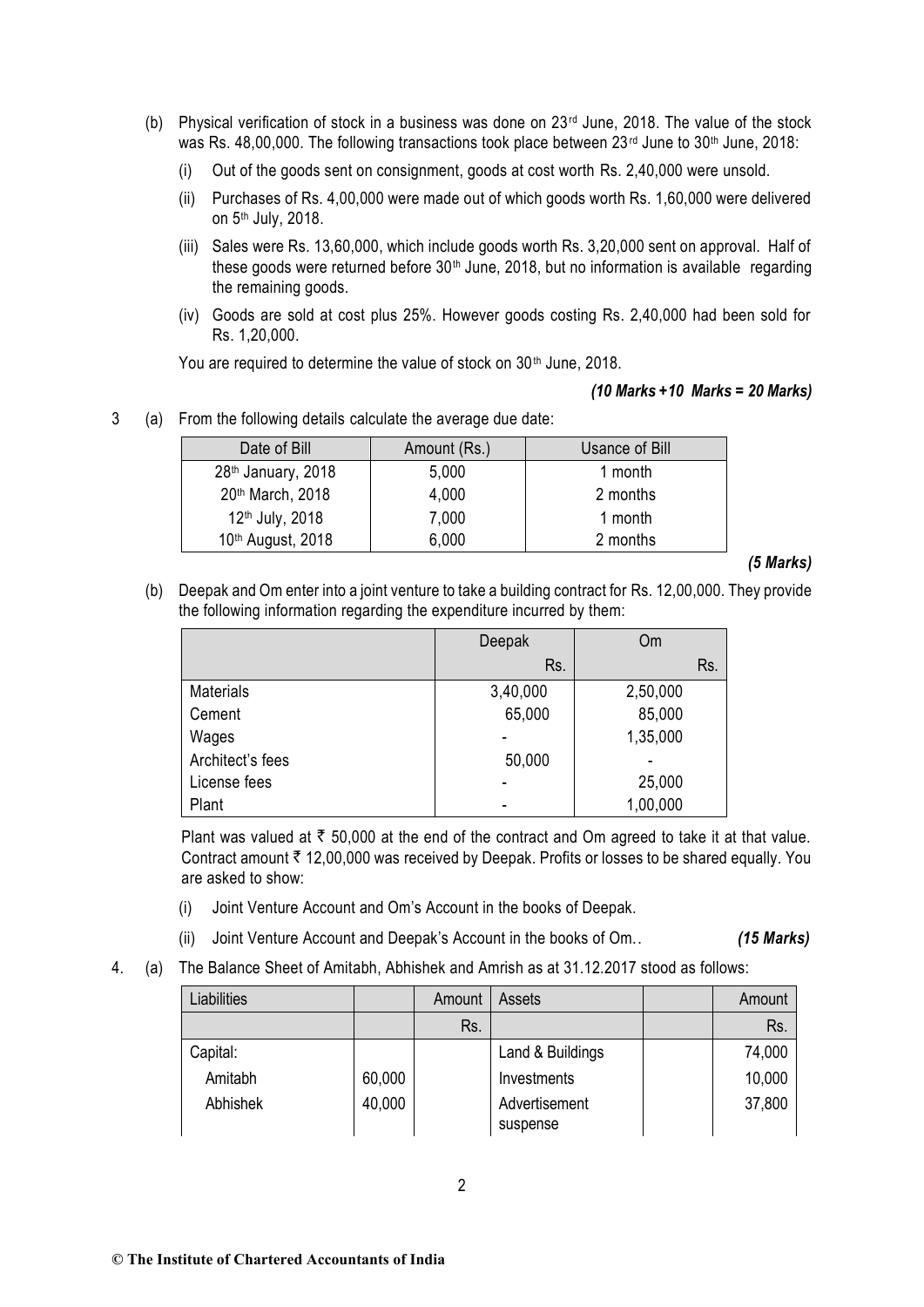| Amrish                            | 40,000 | 1,40,000 | Life Policy (at<br>surrender value):  |         |                 |
|-----------------------------------|--------|----------|---------------------------------------|---------|-----------------|
| Creditors                         |        | 25,800   | Amitabh                               |         | 2,500           |
| <b>General Reserve</b>            |        | 8,000    | Abhishek                              |         | 2,500           |
| Investment Fluctuation<br>Reserve |        | 2,400    | Amrish<br><b>Stock</b>                |         | 1,000<br>20,000 |
|                                   |        |          | <b>Debtors</b>                        | 20,000  |                 |
|                                   |        |          | Less: Provision for<br>doubtful debts | (1,600) | 18,400          |
|                                   |        |          | Cash & bank balance                   |         | 10,000          |
|                                   |        | 1,76,200 |                                       |         | 1,76,200        |

Amrish died on 31 March, 2018, due to this reason the following adjustments were agreed upon:

- (i) Land and Buildings be appreciated by 50%.
- (ii) Investment be valued at 6% less than the cost.
- (iii) All debtors (except 20% which are considered as doubtful) were good.
- (vi) Stock to be reduced to 94%.
- (v) Goodwill to be valued at 1 year's purchase of the average profits of the past five years.
- (vi) Amrish's share of profit to the date of death be calculated on the basis of average profits of the three completed years immediately preceeding the year of death.

The profits of the last five years are as follows:

| Year | Rs.      |
|------|----------|
| 2013 | 23,000   |
| 2014 | 28,000   |
| 2015 | 18,000   |
| 2016 | 16,000   |
| 2017 | 20,000   |
|      | 1,05,000 |

The life policies have been shown at their surrender values representing 10% of the sum assured in each case. The annual premium of Rs.1,000 is payable every year on 1<sup>st</sup> August.

You are required to pass necessary Journal Entries in the books of account of the reconstituted firm.

(b) The following information of M/s. TT Club are related for the year ended 31st March, 2018:

| е |  |
|---|--|
|   |  |

|     | <b>Balances</b>                              | As on 01-04-2017 | As on 31-3-2018 |
|-----|----------------------------------------------|------------------|-----------------|
|     |                                              | (Rs. )           | (Rs. )          |
|     | <b>Stock of Sports Material</b>              | 75,000           | 1,12,500        |
|     | Amount due for Sports Material               | 67,500           | 97,500          |
|     | Subscription due                             | 11,250           | 16,500          |
|     | Subscription received in advance             | 9,000            | 5,250           |
| (2) | Subscription received during the year        | Rs. 3,75,000     |                 |
| (3) | Payments for Sports Material during the year | Rs. 2,25,000     |                 |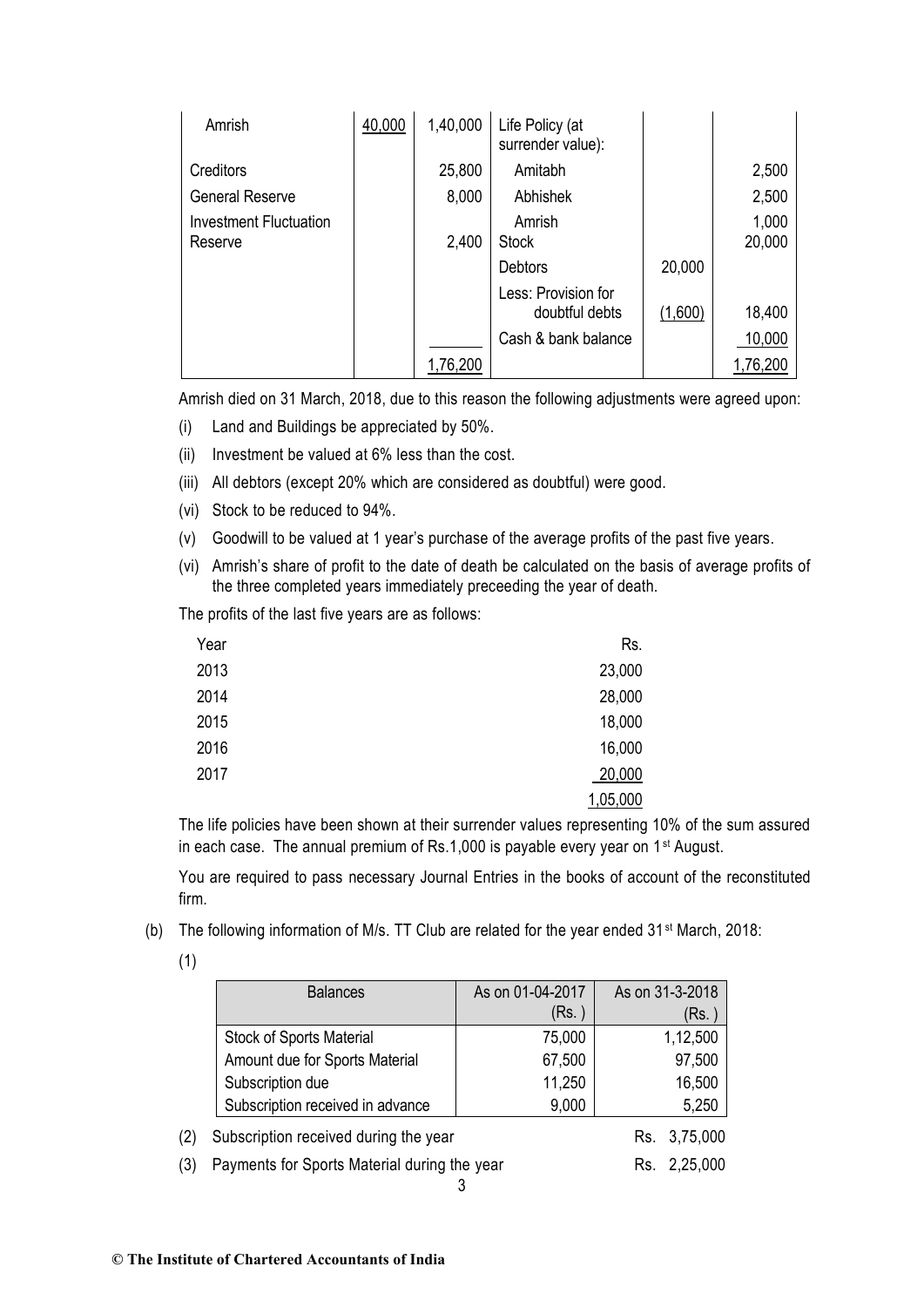You are required to:

- (A) Ascertain the amount of Subscription and Sports Material that will appear in Income & Expenditure Account for the year ended 31.03.2018 and
- (B) Also show how these items would appear in the Balance Sheet as on 31.03.2018.

#### *(12 + 8 =20 Marks)*

- $Dr.$  Cr. Rs. Rs. Kumar's capital account the state of the state of the state of the state of the state of the state of the state of the state of the state of the state of the state of the state of the state of the state of the state of the Stock 1<sup>st</sup> January, 2017 **23,400** - 23,400 Sales - 1,94,800 Returns inward 4,300 Purchases 2,60,850 - 2,60,850 - 2,60,850 - 2,60,850 - 2,60,850 - 2,60,850 - 2,60,850 - 2,60,850 - 2,60,850 - 2 Returns outward and the contract of the contract of the contract of the contract of the contract of the contract of the contract of the contract of the contract of the contract of the contract of the contract of the contra Carriage inwards 9,800 Rent & taxes 2.350 Salaries & wages 4,650 Sundry debtors and the state of the state of the state of the state of the state of the state of the state of the state of the state of the state of the state of the state of the state of the state of the state of the stat Sundry creditors  $\begin{array}{ccc} \hline \text{Simplify} & - & \end{array}$  7,400 Bank loan @ 14% p.a. 10,000 and 10,000 and 10,000 and 10,000 and 10,000 and 10,000 and 10,000 and 10,000 and 10,000 and 10,000 and 10,000 and 10,000 and 10,000 and 10,000 and 10,000 and 10,000 and 10,000 and 10,000 and 10, Bank interest 550 Printing and stationary expenses and the stationary expenses and the stationary expenses and the stationary expenses and the stationary expenses and the stationary expenses and the stationary expenses and the stationary ex Bank balance 4,000 Discount earned 2.220 Furniture & fittings 2,500 Discount allowed **1998** - 1999 - 1999 - 1999 - 1999 - 1999 - 1999 - 1999 - 1999 - 1999 - 1999 - 1999 - 1999 - 1999 - 1999 - 1999 - 1999 - 1999 - 1999 - 1999 - 1999 - 1999 - 1999 - 1999 - 1999 - 1999 - 1999 - 1999 - 1999 - General expenses and the state of the state of the state of the state of the state of the state of the state of the state of the state of the state of the state of the state of the state of the state of the state of the st Insurance **650** - **650** - **650** - **650** - **650** - **650** - **650** - **1** Postage & telegram expenses 1,165 Cash balance **190 - 190 - 190 - 190 - 190 - 190 - 190 -** 190 - 190 - 190 - 190 - 190 - 190 - 190 - 190 - 191 - 191 - 191 - 191 - 191 - 191 - 191 - 191 - 191 - 191 - 191 - 191 - 191 - 191 - 191 - 191 - 191 - 191 - 191 - 191 Travelling expenses and the state of the 435 Drawings 15,000 - 2,55,665 2,55,665
- 5 (a) The trial balance of Kumar as at 31st December, 2017 is as follows:

The following adjustments are to be made:

- (1) Provision for bad and doubtful debts be created at 5% and for discount @ 2% on sundry debtors.
- (2) Personal purchases of Kumar amounting to Rs. 300 had been recorded in the purchases day book.
- (3) Depreciation on furniture & fittings @ 10% shall be written off.
- (4) Included amongst the debtors is Rs. 1,500 due from Dyal and included among the creditors Rs. 500 due to him.